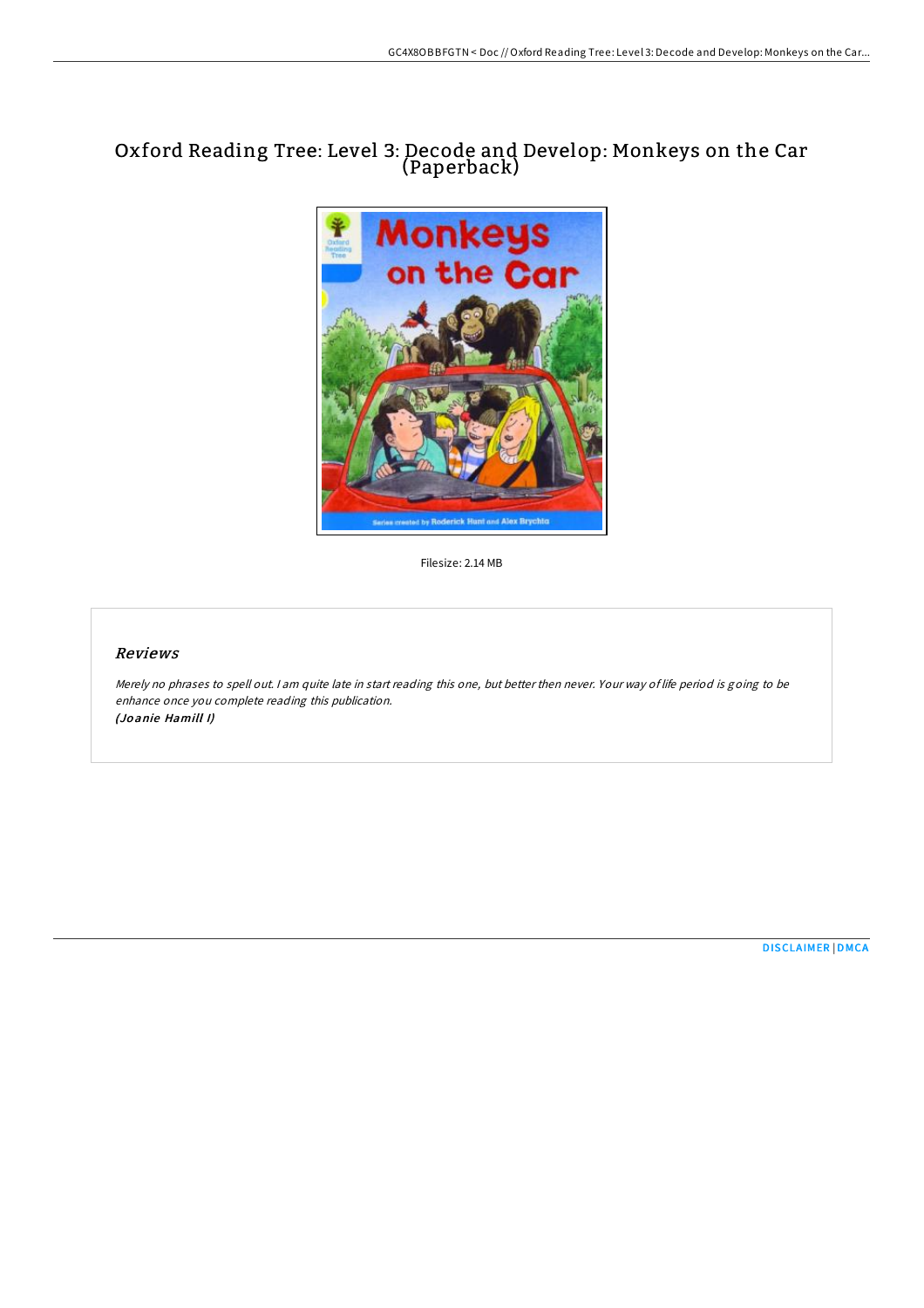## OXFORD READING TREE: LEVEL 3: DECODE AND DEVELOP: MONKEYS ON THE CAR (PAPERBACK)



Oxford University Press, United Kingdom, 2011. Paperback. Condition: New. UK ed.. Language: English . Brand New Book. Biff, Chip and Kipper Stories: Decode and Develop are exciting new titles in the Oxford Reading Tree series. The stories continue to provide storylines full of humour and drama, with familiar settings and characters. They also support children s transition from fully decodable readers, such as Floppy s Phonics, to a richer, wider reading experience with high-interest vocabulary. Books contain inside cover notes to support children in their reading. Help with childrens reading development is also available at.

 $\blacksquare$ Read Oxford Reading Tree: Level 3: Decode and Develop: Monkeys on the Car (Paperback) [Online](http://almighty24.tech/oxford-reading-tree-level-3-decode-and-develop-m.html)  $\Rightarrow$ Download PDF Oxford Reading Tree: Level 3: Decode and Develop: Monkeys on the Car (Pape[rback\)](http://almighty24.tech/oxford-reading-tree-level-3-decode-and-develop-m.html)